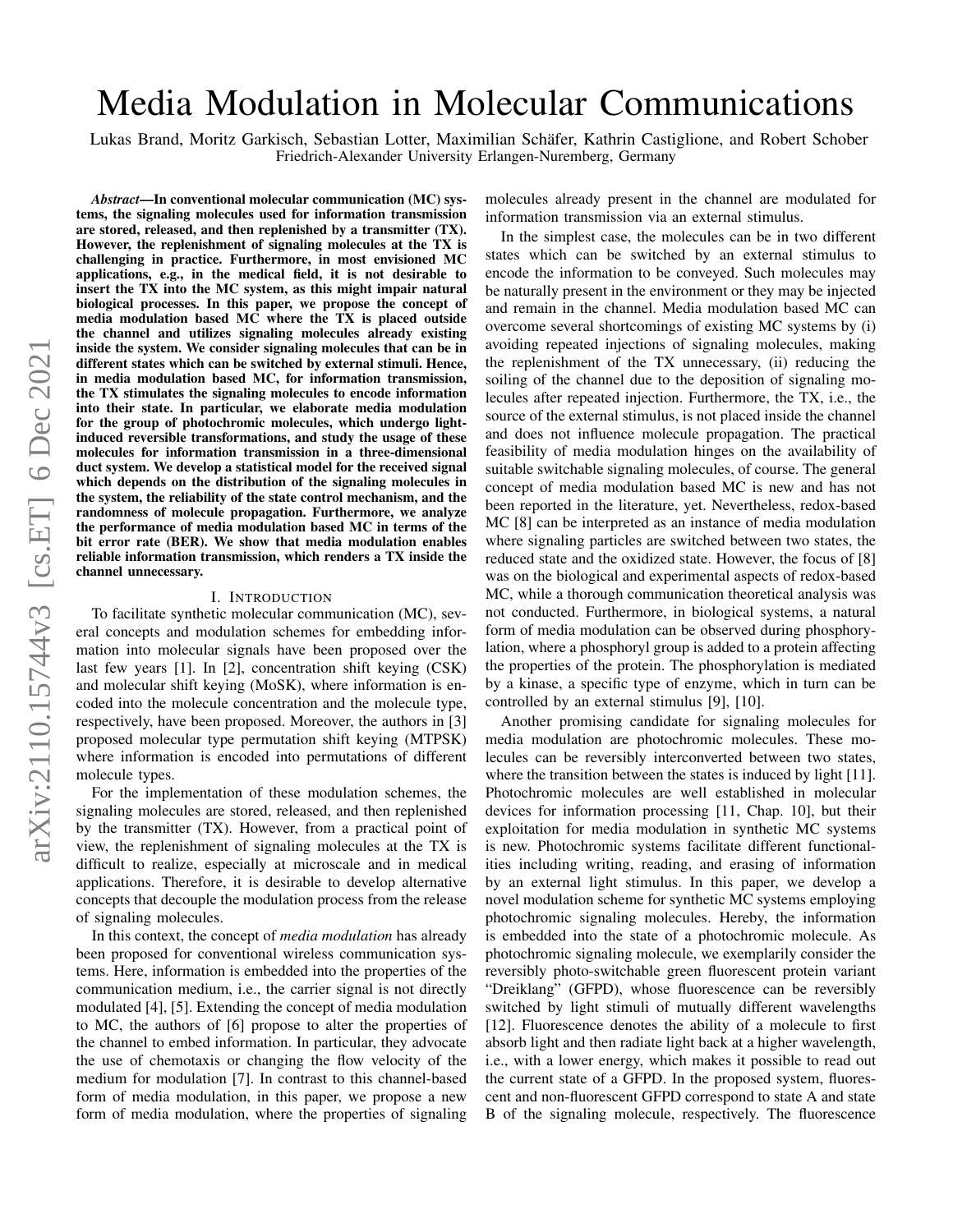of GFPD can be switched on  $(B\rightarrow A)$  and off  $(A\rightarrow B)$  by light stimuli at different wavelengths. Consequently, assuming the GFPD molecules are suspended in a liquid medium as elements of the envisioned synthetic MC system, optical sources emitting light at mutually different wavelengths can be used as TX (B $\rightarrow$ A) and eraser (EX, A $\rightarrow$ B) units, respectively, and an optical sensor can be employed as receiver (RX).

As the proposed form of media modulation is studied for the first time in this paper, we focus on the communication theoretical modeling of the TX, while an in-depth study of the RX and the EX is left for future work. The main contributions of this paper can be summarized as follows:

- We propose a new form of media modulation for synthetic MC and employ switchable photochromic molecules for information transmission. This novel concept does not require a TX that stores and releases molecules, and therefore overcomes several drawbacks of existing modulation schemes, e.g., the need for TX replenishment.
- Since for media modulation, the state of photochromic molecules is switched by external light stimuli, we provide an in-depth investigation of the subjacent photochemical process. The analysis is exemplarily done for GFPD.
- We derive an analytical channel model for the proposed system including the channel impulse response and a statistical model for the received signal. Moreover, we analyze the bit error rate (BER) of the resulting MC system.

The remainder of this paper is organized as follows. In Section [II,](#page-1-0) we introduce the considered MC system and describe the proposed media modulation scheme. In Section [III,](#page-2-0) we derive an analytical end-to-end model for the proposed MC system, and an expression for the BER is provided in Section [IV.](#page-3-0) In Section [V,](#page-4-0) we evaluate the proposed models numerically. Section [VI](#page-5-12) concludes the paper and outlines topics for future work.

# II. SYSTEM MODEL

<span id="page-1-0"></span>In this section, we describe the proposed media modulationbased MC system, including the modulation, propagation, and reception mechanisms. The system model presented in this section is generic and applicable to different types of photoswitchable fluorescent molecules. Later on, in Section [V,](#page-4-0) the model is specialized to GFPD.

# <span id="page-1-2"></span>*A. Topology, Modulation, Propagation, and Reception*

We consider a 3-D straight rectangular duct with height  $H$ , width W, and infinite axial extent, which is oriented along the z-axis, cf. Fig. [1.](#page-1-1) The duct is filled with a fluid, which flows in z-direction with constant velocity  $v > 0$ , i.e., we assume uniform flow, as is widely done in the MC literature [\[1\]](#page-5-0). Moreover, we assume that molecules are reflected at the boundaries of the duct, i.e., the duct surface is impermeable to molecules. Additionally, at the duct sections where the TX and the RX are located, we assume the duct surface to be transparent to light. The communication process of interest takes place in a subvolume S of the duct of length  $L_{\rm sys}$  and volume size  $V_{\text{sys}} = W H L_{\text{sys}}$ .

<span id="page-1-1"></span>

Figure 1. MC system model: Signaling molecules in state B (gray) are uniformly distributed in a 3-D rectangular pipe of height  $H$  and width  $W$ . For information transmission, the molecules are switched via a photochemical process  $(\lambda_{BA})$  to state A molecules (green) at the TX, which can be controlled by an optical signal with input power  $P_{\text{in,TX}}$ . The RX triggers a fluorescence reaction in the state A molecules, which results in a measurable light power  $P_{\text{out,RX}}$ . The molecules propagate by Brownian motion and uniform flow.

At time  $t = 0$ , the fluid is well-mixed and  $N_{sys}$  signaling molecules are uniformly distributed in subvolume S. These signaling molecules are photochromic, i.e., they can assume two distinguishable states, A and B, and depending on their state, we will refer to them as state A molecules and state B molecules in the following, respectively. The state of a photochromic molecule can be changed by irradiation with light. We assume that the molecules are initially in state B, which might be the equilibrium state or can be enforced by a EX upstream, which forces the molecules into state B.

*1) Media modulation at the TX and EX:* We consider a two-dimensional (2-D) TX with area  $A_{\text{TX}} = l_{\text{TX}}W$ , which is attached to the outer boundary of the duct and extends in z-direction in the interval  $[z_{a,\text{TX}}, z_{b,\text{TX}}]$ , i.e., the TX has an axial extent of  $l_{\text{TX}} = z_{b,\text{TX}} - z_{a,\text{TX}}$ , cf. Fig. [1.](#page-1-1) For information transmission, at  $t = 0$ , the TX radiates light of wavelength  $\lambda_{\text{BA}}$  and power  $P_{\text{in,TX}}$  for an illumination duration of  $T_{S,TX}$  onto the volume  $S_{TX} = \{(x,y,z) \in S \mid z_{a,TX} \leq$  $z \leq z_{\rm b, TX}$  of size  $V_{\rm TX} = WHl_{\rm TX}$ . The TX uses ON-OFF keying (OOK) modulation [\[1\]](#page-5-0), i.e., the TX either radiates power  $P_{\text{in,TX}} = P_{\text{in,TX},\text{on}}$  or is inactive, i.e.,  $P_{\text{in,TX}} = 0$ , representing binary symbols  $s = 1$  and  $s = 0$ , respectively. We assume that binary values 0 and 1 are equiprobable. The TX radiation triggers a photochemical reaction that switches the state of a signaling molecule from B to A with probability  $p<sub>switch</sub>$ , see Section [II-B.](#page-2-1) Since the focus of this paper is on the proposed novel modulation technique, we assume single symbol transmission, i.e., inter-symbol interference (ISI) is not considered.

In the context of media modulation, the purpose of the EX is to trigger the photochemical reaction that switches the state of a molecules from A back to B, i.e., the inverse reaction compared to the reaction at the TX. Therefore, the EX radiates light of a different wavelength  $\lambda_{AB}$ , i.e.,  $\lambda_{AB} \neq \lambda_{BA}$ . The geometry and functionalities of the EX are similar to those of the TX. However, details are omitted here, and the EX is not explicitly modeled in this paper, cf. Fig. [1.](#page-1-1)

2) RX model: We consider a 2-D RX with area  $A_{\rm RX}$  =  $l_{\text{RX}}$ W, which is attached to the outer boundary of the duct and extends in z-direction in the interval  $[z_{a, RX}, z_{b, RX}]$ , i.e., the RX has an axial extent of  $l_{\text{RX}} = z_{\text{b,RX}} - z_{\text{a,RX}}$ . We assume that TX and RX have the same orientation and therefore the distance between the TX and RX centers is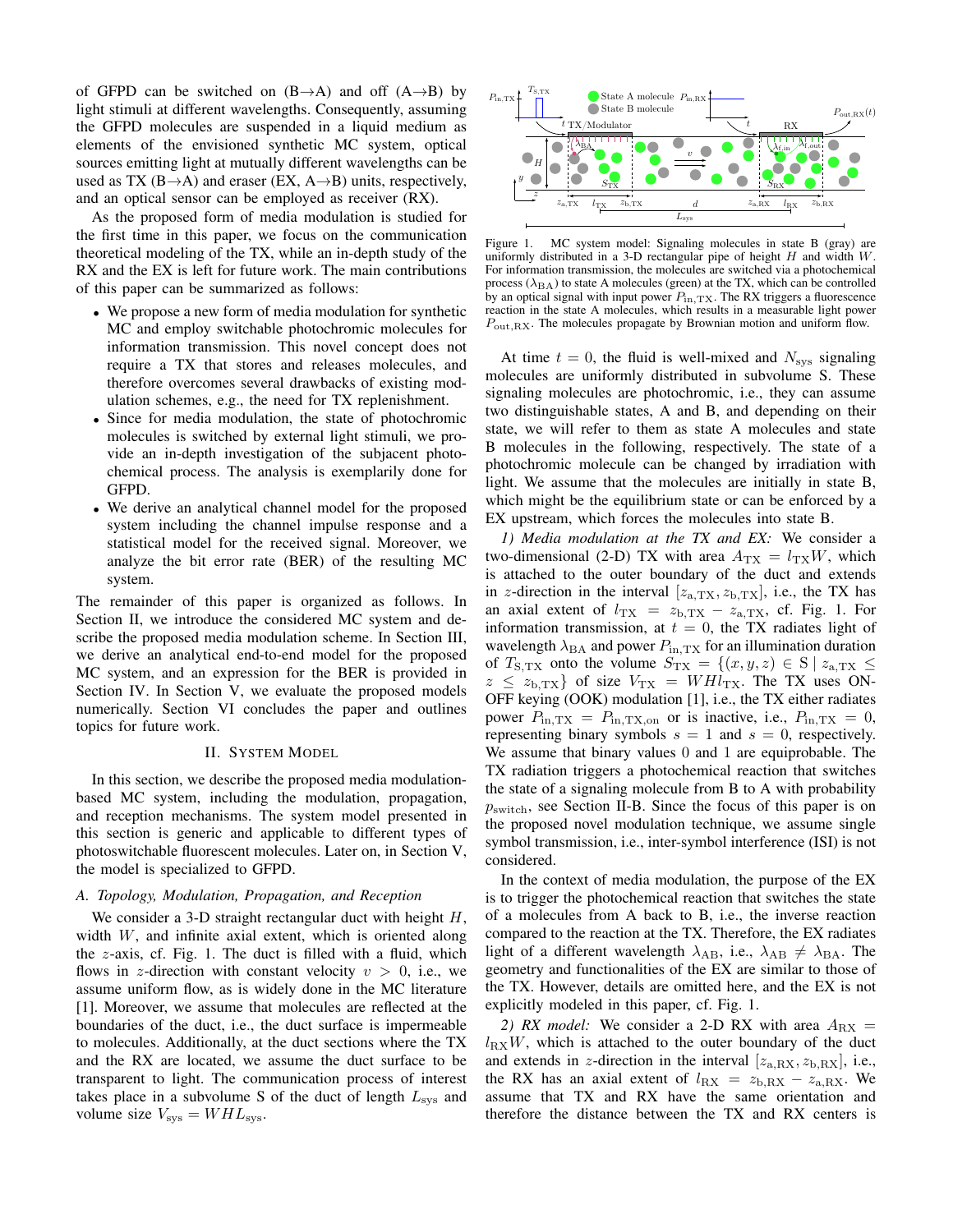$d = \frac{z_{b,\text{RX}} + z_{a,\text{RX}}}{2} - \frac{z_{b,\text{TX}} + z_{a,\text{TX}}}{2}$  $\frac{+z_{\rm a, TX}}{2}$ . The RX is capable of emitting light of wavelength  $\lambda_{\text{f,in}}$  and of sensing light of wavelength  $\lambda_{\text{f,out}}$ . In particular, the RX constantly radiates light of wavelength  $\lambda_{\text{f,in}}$  and power  $P_{\text{in,RX}}$  into the subvolume  $S_{\rm RX} = \{(x, y, z) \in S \mid z_{a,\rm RX} \leq z \leq z_{b,\rm RX} \}$  of size  $V_{\rm RX} = W H l_{\rm RX}$ . The radiated light triggers a fluorescence reaction at molecules that are in state A, i.e., the illuminated molecules in state A radiate light with wavelength  $\lambda_{\rm f,out}$ . This results in a received light power  $P_{\text{out,RX}}$  at the RX. We note that all considered wavelengths, i.e.,  $\lambda_{BA}$ ,  $\lambda_{AB}$ ,  $\lambda_{f,in}$ , and  $\lambda_{\text{f,out}}$ , are mutually distinct. For GFPD, the values of these wavelengths are provided in Table [I.](#page-4-1)

As previously mentioned, we focus on the proposed novel modulation process at the TX, and therefore employ a simple RX model. In particular, we approximate the receiver by a transparent receiver  $RX_{simp}$ .  $RX_{simp}$  is able to count the number of state A molecules in  $S_{\rm RX}$  at fixed sampling time  $t_s = \frac{d}{v}$ , i.e., the time for a molecule to propagate from TX to RX due to the uniform flow.

*3) Propagation:* In both states A and B, the molecules are subject to 3-D Brownian motion characterized by diffusion coefficients  $D_A$  and  $D_B$ , respectively, and uniform flow. While in general a chemical reaction can result in a change of the molecule structure and size, in the absence of experimental data, we assume  $D_A = D_B$  for GFPD, i.e., the size of the molecule remains unaltered when the state of the molecule changes.

#### <span id="page-2-1"></span>*B. Photochemical Reaction*

We employ photochromic molecules as signaling molecules in our system, i.e., molecules that can be reversibly interconverted from state A to state B by external light. This allows reading, writing, and erasing of information embedded into the state of the molecule. In this paper, we focus on the modulation, i.e., the writing of information, by switching molecules in state B to state A.

The modulation process is described by the following chemical reaction [\[11,](#page-5-10) Eqs. (1.3), (12.18), (12.19)]

$$
B + \varphi_B P_{\lambda_{BA}} \to A, \qquad (1)
$$

where  $P_{\lambda_{\text{BA}}}$  denotes a photon with energy [\[11,](#page-5-10) Eq. (1.2)]

$$
E_{P_{\lambda_{BA}}} = h f_{BA} = h \frac{c}{\lambda_{BA}}.
$$
 (2)

Here,  $h$ ,  $c$ , and  $f_{BA}$  denote the Planck's constant, the speed of light, and the radiation frequency, respectively. The reaction quantum yield  $\varphi_B$  is defined as the ratio of the number of state B molecules,  $N_B$ , in  $S_{TX}$  switched in unit time to the number of photons,  $N_{\rm P}$ , absorbed in unit time [\[11,](#page-5-10) Eqs. (12.18), (12.20)], i.e.,

$$
\varphi_{\rm B} = -\frac{dN_{\rm B}}{dt} / \frac{dN_{\rm P}}{dt} \,. \tag{3}
$$

In the following, we assume that the molecules are approximately static during illumination, which is a valid assumption if the propagation distance of a molecule within the illumination duration,  $T_{S,TX}$ , is much shorter than the TX length  $l_{TX}$ , i.e.

$$
\frac{\sqrt{2D_{\rm B}T_{\rm S,TX}}}{\text{Diffusion}} + \underbrace{v \, T_{\rm S,TX}}_{\text{Flow}} \ll l_{\rm TX} \,, \tag{4}
$$

where the propagation distance due to diffusion is characterized by its standard deviation  $\sqrt{2D_{\rm B}T_{\rm S,TX}}$ . Inequality [\(4\)](#page-2-2) holds for typical system parameters, see Table [I.](#page-4-1) Therefore, in the following, the reaction process is modeled for a closed volume, i.e., we assume that during modulation molecules do not move into or out of the volume.

Photons generated by light of wavelength  $\lambda_{\text{BA}}$  can only be absorbed by molecules in state B. Hence, the absorption of photons emitted by the TX is governed by the Beer-Lambert law [\[11,](#page-5-10) Eqs. (12.21), (12.22)]

$$
\frac{dN_P(t)}{dt} = q_{\text{in,TX}} \left( 1 - \exp\left( -\frac{\log(10)\epsilon H N_B(t)}{V_{\text{TX}} N_{\text{Av}}} \right) \right)
$$
  

$$
\frac{E_{q,(3)}}{\frac{dN_B(t)}{dt}} - \frac{1}{\varphi_B} \frac{dN_B(t)}{dt},
$$
 (5)

where  $q_{\text{in,TX}}$ ,  $\epsilon$ , and  $N_{\text{Av}}$  denote the photon flux into  $V_{\text{TX}}$ , the molar absorption coefficient in  $m^2$ mol<sup>-1</sup>, and the Avogadro constant, respectively. Note that the duct height,  $H$ , determines the maximum distance a photon can propagate through the volume. The photon flux,  $q_{\text{in,TX}}$ , is constant within  $T_{\text{S,TX}}$  and is given by

<span id="page-2-6"></span><span id="page-2-5"></span>
$$
q_{\rm in, TX} = \frac{P_{\rm in, TX} A_{\rm TX}}{E_{\rm P_{\lambda_{\rm BA}}}},\tag{6}
$$

where all photons have the same energy  $E_{P_{\lambda_{BA}}}$ , as defined in [\(2\)](#page-2-4), due to the use of light with fixed wavelength  $\lambda_{BA}$ . We assume an initial number of molecules in state B of  $N_{\rm B}(t =$  $0 = N_{\text{TX}}$  in  $S_{\text{TX}}$ , cf. Section [III-B1.](#page-3-1) We note that  $N_{\text{TX}}$  is random, hence,  $N_{\text{TX}}$  can be different for every modulation process. Finally, the number of molecules in state B in  $S_{TX}$ as a function of time follows from [\(5\)](#page-2-5) and [\(6\)](#page-2-6) as follows

$$
N_{\rm B}(t) = \frac{1}{a} \log \left[ 1 - \exp(-\varphi_{\rm B} a q_{\rm in, TX} t) \left( 1 - \exp(N_{\rm TX} a) \right) \right], (7)
$$

where  $a = \frac{\log(10)H\epsilon}{V_{\text{UV}}N_A}$  $\frac{\log(10) \pi \epsilon}{V_{\text{TX}} N_{\text{Av}}}$ . Finally, the probability of any molecule in  $S_{\text{TX}}$  to be switched from state B to state A within the irradiation time  $T_{\rm S, TX}$  is given by

<span id="page-2-9"></span><span id="page-2-8"></span>
$$
p_{\text{switch}} = 1 - \frac{N_{\text{B}}(T_{\text{S,TX}})}{N_{\text{TX}}} \,. \tag{8}
$$

Note that the impact of other possible chemical reactions, e.g., spontaneous switching, i.e., B  $\stackrel{k_s}{\longrightarrow}$  A with rate  $k_s$ , is neglected in this paper and will be studied in future work.

#### III. ANALYTICAL END-TO END CHANNEL MODEL

#### <span id="page-2-0"></span>*A. Channel Impulse Response*

<span id="page-2-4"></span>The system introduced in Section [II-A](#page-1-2) can be modeled as a 1D channel with infinite extent, i.e.,  $-\infty < z < \infty$ , due to the assumptions of uniform flow and reflective boundaries, and the transparent RX model. We derive the probability of molecules to be observed at  $RX_{\text{simp}}$  after being switched to state A at position  $z_{\text{TX}}$  at time instant  $t_{\text{BA}}$  as a function of time. We refer to this probability as  $h(t)$ . Here,  $t_{BA}$  is within the illumination duration  $T_{S,TX}$  for illumination start time  $t = 0$ , i.e.,  $t_{BA} \in$  $[0, 0+T_{S, TX}]$ . In the following, we approximate  $t_{BA}$  by  $t_{BA}$  = 0, which is a valid assumption for small  $T_{S,TX}$ , i.e., if the end of the modulation time length is still approximately at  $t = 0$ . The position  $z_{TX}$  where the molecule is switched to state A is random and uniformly distributed in  $[z_{a, TX}, z_{b, TX}]$ .

<span id="page-2-3"></span><span id="page-2-2"></span>*Proposition 1:* The probability  $h(t)$  that a molecule in state A, which is uniformly distributed inside the TX region,  $z_{\rm a, TX} \leq z_{\rm TX} \leq z_{\rm b, TX}$ , at  $t = 0$ , is observed by  $\text{RX}_{\rm simp}$  with dimension  $z_{a, RX} \leq z_{RX} \leq z_{b, RX}$  is given by

<span id="page-2-7"></span>
$$
h(t) = \frac{1}{2 l_{\text{TX}}} \sum_{i=0}^{3} (-1)^i \left[ a_i \, \text{erf}\left( \frac{a_i}{\sqrt{4 D_{\text{A}} t}} \right) + \sqrt{\frac{4 D_{\text{A}} t}{\pi}} \exp\left( \frac{-a_i^2}{4 D_{\text{A}} t} \right) \right],
$$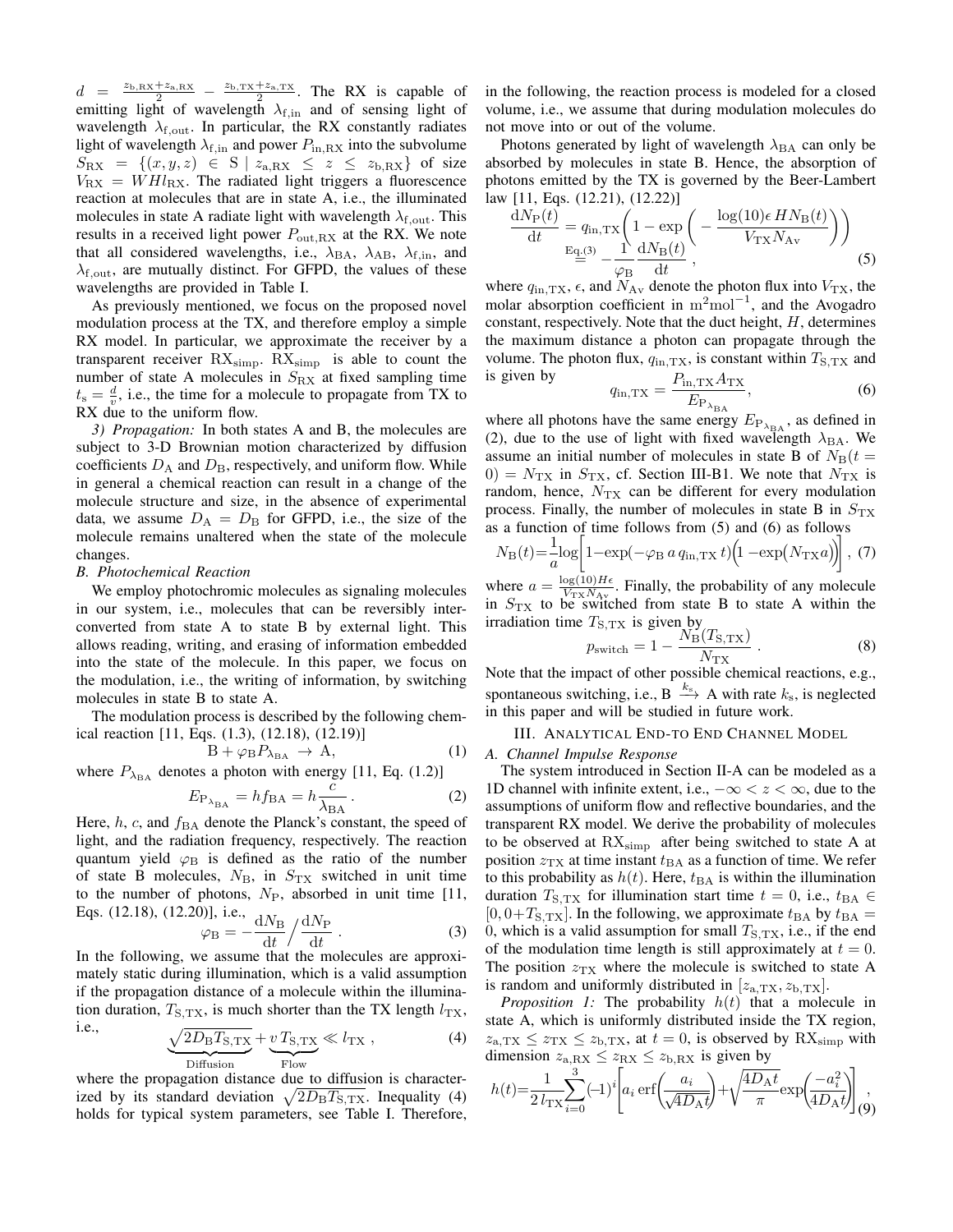where  $\{a_0, a_1, a_2, a_3\} = \{z_{b, RX} - z_{a, TX} - vt, z_{b, RX} - z_{b, TX}$  $vt$ ,  $z_{a, RX} - z_{b, TX} - vt$ ,  $z_{a, RX} - z_{a, TX} - vt$ . Here, erf(x) denotes the Gaussian error function.

*Proof:* The probability  $C_A(t, z_{\text{RX}}, z_{\text{TX}})$  $-\frac{1}{\sqrt{2}}$  $\frac{1}{4\pi D_{\rm A}t}$  exp  $\left(-\frac{(z_{\rm RX}-z_{\rm TX}-vt)^2}{4D_{\rm A}t}\right)$  $\left(\frac{-z_{\text{TX}} - vt^2}{4D_{\text{A}}t}\right)$  that one molecule released at  $z_{\text{TX}}$  is observed at  $z_{\text{RX}}$  can be derived from [\[1,](#page-5-0) Eq. (18)] by integrating over the  $x-y$  plane. The probability of a molecule in state A to be observed at  $\text{RX}_{\text{simp}}$  is obtained by marginalization over the release position  $z_{TX}$  and integration over the axial extent of  $\text{RX}_{\text{simp}}$  as follows

$$
h(t) = \mathop{\mathbb{E}}_{z_{\text{TX}}} \left\{ \int_{z_{\text{a,RX}}}^{z_{\text{b,RX}}} C_{\text{A}}(t, z_{\text{RX}}, z_{\text{TX}}) dz_{\text{RX}} \right\}
$$
  
\n
$$
= \int_{z_{\text{a,TX}}} \int_{z_{\text{b,RX}}} C_{\text{A}}(t, z_{\text{RX}}, z_{\text{TX}}) f_{z_{\text{TX}}} (z_{\text{TX}}) dz_{\text{RX}} dz_{\text{TX}}
$$
  
\n
$$
= \int_{z_{\text{a,TX}}} \int_{z_{\text{b,TX}}}^{z_{\text{b,RX}}} C_{\text{A}}(t, z_{\text{RX}}, z_{\text{TX}}) f_{z_{\text{TX}}} (z_{\text{TX}}) dz_{\text{RX}} dz_{\text{TX}}
$$
  
\n
$$
= \frac{1}{2 l_{\text{TX}}} \int_{z_{\text{a,TX}}} \text{erf} \left( \frac{z_{\text{b,RX}} - z_{\text{TX}} - vt}{\sqrt{4D_{\text{A}}t}} \right) - \text{erf} \left( \frac{z_{\text{a,RX}} - z_{\text{TX}} - vt}{\sqrt{4D_{\text{A}}t}} \right) dz_{\text{TX}}, \tag{10}
$$

where  $\mathbb{E}\{\cdot\}$  denotes the expectation operator, and we exploit in (a) the uniform distribution of  $z_{TX}$ , i.e.,  $f_{z_{TX}}(z_{TX})$  =  $\frac{1}{l_{\text{TX}}}, z_{a,\text{TX}} \leq z_{\text{TX}} \leq z_{b,\text{TX}}, \text{ and } \text{erf}(x, y) = \text{erf}(y)$  $\operatorname{erf}(x) = \frac{2}{\sqrt{\pi}} \int_x^y \exp(-z^2) dz$ . Finally, we use the integral  $\int \mathrm{erf}(x) \mathrm{d}x = x \, \mathrm{erf}(x) + \frac{1}{\sqrt{\pi}} \exp(-x^2)$  to obtain [\(9\)](#page-2-7).

# <span id="page-3-7"></span>*B. Statistical Model*

In this section, we determine the statistics of the number of signaling molecules, initially in state B, observed as state A molecules at  $RX_{\text{simp}}$ . The end-to-end channel is characterized by a triple stochastic process, where the output of one process is the input of the subsequent process. In each process, a subset of the input molecules is selected, where the actual number follows a Binomial distribution, as the molecules in each process can be modeled as statistically independent.

<span id="page-3-1"></span>*1) Number of molecules at TX:* N<sub>sys</sub> signaling molecules are initially uniformly distributed in subvolume S and in state B. However, only a subset of the signaling molecules  $N_{TX}$ , i.e.,  $N_{\text{TX}} \leq N_{\text{sys}}$ , is in  $S_{\text{TX}}$  at  $t = 0$ , i.e., with a probability of  $p_{\text{TX}} = \frac{V_{\text{TX}}}{V_{\text{sys}}}$  a given signaling molecule M is within the TX volume, i.e.,  $M \in S_{TX}$ , and with a probability of  $1-p_{TX}$ it is outside the TX. Hence, the availability of a molecule for information transmission can be modeled as a Bernoulli random variable. The total number of molecules  $N_{\text{TX}}$  available at the TX therefore follows the Binomial distribution

$$
N_{\rm TX} \sim \text{Binom}\Big(N_{\rm sys}, p_{\rm TX}\Big) \,,\tag{11}
$$

where Binom $(N, p)$  denotes a binomial distribution with parameters N and  $\hat{p}$ . Here, N and p denote the number of trials and the success probability, respectively.

<span id="page-3-5"></span>*2) Number of switched molecules:* When a state B molecule is within  $S_{TX}$  at  $t = 0$ , it is switched to a state A molecule with probability  $sp_{switch}$  within the modulation interval. From [\(7\)](#page-2-8), we observe that  $p<sub>switch</sub>$  depends on the initial number of molecules  $N_{\text{TX}}$  in  $S_{\text{TX}}$ . In particular, for large  $N_{\text{TX}}$ ,  $p_{\text{switch}}$ is dominated by the competition of signaling molecules for photons. Therefore, in the switching process, there exists a

dependence between the states of different molecules, cf. [\(7\)](#page-2-8). On the other hand, for small  $N_{\text{TX}}$ , the competition can be neglected. In this case,  $p_{switch}$  is constant with respect to (w.r.t.)  $N_{\text{TX}}$ , which is what we will assume in the following. The validity of this assumption is verified in Section [V-B.](#page-4-2) Hence, the overall number of state A molecules at the TX after the modulation follows the Binomial distribution

$$
N_{\rm A} \sim \text{Binom}\Big(N_{\rm sys}, s \, p_{\rm TX} \, p_{\rm switch}\Big) \,. \tag{12}
$$

In the following, we refer to the difference between the expectation,  $\mathbb{E}{N_A} = N_{\text{sys}} s p_{\text{TX}} p_{\text{switch}}$ , and the realization,  $N_A$ , as TX noise  $n_{\text{TX}}$ , i.e.,  $n_{\text{TX}} = N_A - N_{\text{sys}} s p_{\text{TX}} p_{\text{switch}}$ . The transmitter noise is a key characteristic of media modulation based MC, where the number of signaling molecules used for information transmission can not be controlled as the molecules are not released. Hence,  $n_{\text{TX}}$  is affected by both, the randomness of the availability of the signaling molecules at the TX and the randomness of the switching process.

<span id="page-3-6"></span>*3) Number of received molecules:* Finally, the number of received state A molecules  $N_{\rm RX}$  at RX<sub>simp</sub> at time  $t_{\rm s}$ additionally depends on the molecule propagation in the channel. As all molecules are assumed to be independent during propagation, the arrival of a state A molecule at  $\text{RX}_{\text{simp}}$  can be modeled as a Bernoulli random variable with success probability  $h(t)$  according to [\(9\)](#page-2-7). Hence,  $N_{\rm RX}$  follows the Binomial distribution

<span id="page-3-2"></span>
$$
N_{\rm RX}(t = t_{\rm s}) \sim \text{Binom}\left(N_{\rm sys}, p_{\rm r}\right),\tag{13}
$$

where  $p_r = s p_{TX} p_{switch} h(t = t_s)$ . Finally, the end-toend channel impulse response (CIR) is given as  $N_{\rm RX}(t) =$  $\mathbb{E}{N_{\text{RX}}(t) | s = 1} = N_{\text{sys}} p_{\text{TX}} p_{\text{switch}} h(t)$  as a function of time t.

#### <span id="page-3-0"></span>IV. SYMBOL DETECTION AND PERFORMANCE ANALYSIS

In this section, we provide a threshold based detection scheme and derive the BER for media modulation based MC. *A. Detector*

According to the proposed system model, we assume that initially all signaling molecules are in state B and the state of these molecules can only be switched by illumination at the TX. Hence, for transmit bit  $s = 0$ , probability  $sp_{switch} = 0$ follows, and according to [\(13\)](#page-3-2) zero molecules in state A are observed. On the other hand, once the receiver counts at least one state A molecule, the receiver should estimate  $\hat{s} = 1$ . Therefore, we employ the following threshold based decision rule

<span id="page-3-3"></span>
$$
\hat{s} = \begin{cases} 1, & \text{if } N_{\text{RX}}(t = t_{\text{s}}) \ge \theta \\ 0, & \text{otherwise} \end{cases}
$$
 (14)

with threshold  $\theta = 1$ .

*B. Bit Error Rate*

According to [\(14\)](#page-3-3), the transmission of bit  $s = 0$  is error free. The transmission error probability for  $s = 1$  is non-zero due to the probability, that none of the randomly distributed, randomly switched, and randomly propagating molecules is observed at  $RX_{\text{simp}}$  at  $t = t_s$ . Therefore, the BER can be expressed as

<span id="page-3-4"></span>
$$
P_{\rm e} = \frac{1}{2} \underbrace{\Pr\{\hat{s} = 1 \mid s = 0\}}_{=0} + \frac{1}{2} \Pr\{\hat{s} = 0 \mid s = 1\}
$$

$$
= \frac{1}{2} {N_{\rm Sys} \choose 0} p_{\rm r}^{0} (1 - p_{\rm r})^{N_{\rm Sys}} = \frac{1}{2} (1 - p_{\rm r})^{N_{\rm Sys}} . \tag{15}
$$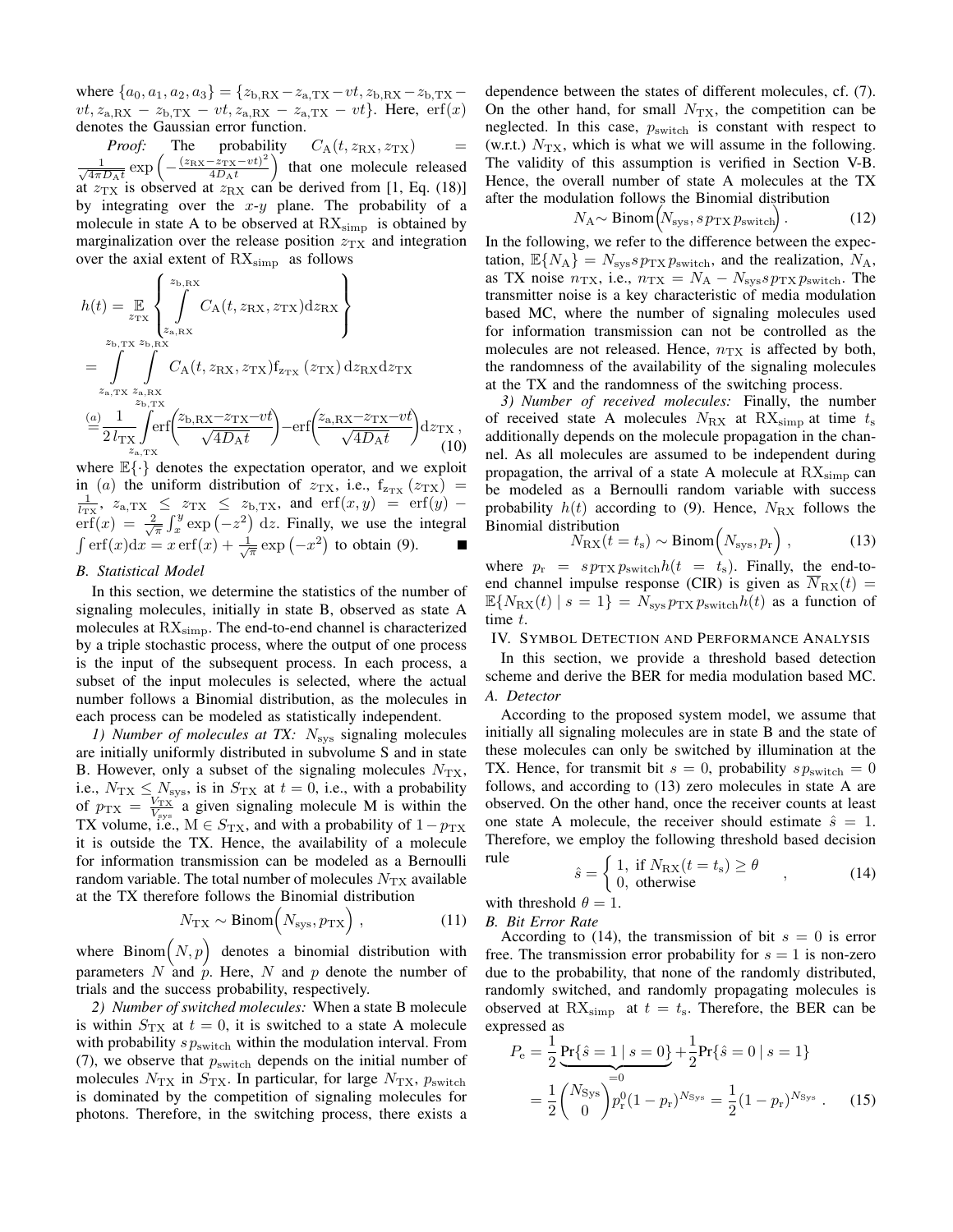Table I DEFAULT VALUES FOR SIMULATION PARAMETERS.

<span id="page-4-1"></span>

| Parameter             | <b>DELAVEL</b><br>TALCES TON SIMULATION LANAMILILINS.<br>Description | Value                                              | $\text{Ref.}$ |
|-----------------------|----------------------------------------------------------------------|----------------------------------------------------|---------------|
| $L_{\rm sys}$         | Pipe length of S                                                     | $0.5\,\mathrm{m}$                                  |               |
| Н                     | Pipe height                                                          | $0.001 \,\mathrm{m}$                               | $[14]$        |
| W                     | Pipe width                                                           | $0.001 \,\mathrm{m}$                               | $[14]$        |
| $l_{\rm TX}$          | TX length                                                            | $0.05\,\mathrm{m}$                                 |               |
| $d_{-}$               | Distance between TX and RX                                           | 0.2 m                                              |               |
| $l_{\rm RX}$          | RX length                                                            | $0.05\,\mathrm{m}$                                 |               |
| $\upsilon$            | Flow velocity                                                        | $0.01 \,\mathrm{m\,s^{-1}}$                        | $[14]$        |
| $D_{\rm A}$           | Diffusion coefficient                                                | $1 \times 10^{-10}$ m <sup>2</sup> s <sup>-1</sup> | $[13]$        |
| $N_{\rm sys}$         | Number of molecules in S                                             | 1000                                               |               |
| $\lambda_{\text{BA}}$ | Wavelength to switch GFP at TX                                       | $365 \times 10^{-9}$ m                             | $[12]$        |
| $\lambda_{AB}$        | Wavelength to switch GFP at EX                                       | $405 \times 10^{-9}$ m                             | $[12]$        |
| $\lambda_{\rm f,in}$  | Wavelength to trigger fluorescence                                   | $515 \times 10^{-9}$ m                             | $[12]$        |
| $\lambda_{\rm f,out}$ | Wavelength of fluorescence                                           | $529 \times 10^{-9}$ m                             | $[12]$        |
| $\epsilon$            | Molar absorption coefficient                                         | $8.3 \times 10^3 \,\mathrm{m}^2 \mathrm{mol}^{-1}$ | $[12]$        |
| $\varphi_{\rm B}$     | Quantum yield                                                        | 0.41                                               | $[12]$        |
| $T_{\rm S,TX}$        | Irradiation time at TX                                               | $5\times10^{-3}\,\mathrm{s}$                       | $[12]$        |
| $\Delta t$            | Time step PBS                                                        | $1 \times 10^{-2}$ s                               |               |

# V. PERFORMANCE EVALUATION

<span id="page-4-0"></span>In this section, we first specify the properties of GFPD [\[12\]](#page-5-11), which we investigate as a practically feasible option for photoswitchable fluorescent molecules. Then, we evaluate the statistical model in [\(13\)](#page-3-2) and compare it to results from particlebased simulation (PBS). Finally, the analytical expression for the BER in [\(15\)](#page-3-4) is evaluated for different system configurations.

# *A. Choice of Parameter Values*

The default values of the channel parameters are given in Table [I](#page-4-1) and are used if not specified otherwise. We consider GFPD as signaling molecules, as GFPD possesses the properties needed according to Section [II.](#page-1-0) The GFPD specific parameter values are taken from [\[12\]](#page-5-11), [\[13\]](#page-5-14). The parameters related to the duct are chosen such that they have the same order of magnitude as those found in a cardiovascular system [\[14,](#page-5-13) Chap. 14]. To verify the accuracy of the analytical expression for the statistics of the received molecules in [\(13\)](#page-3-2), stochastic PBS were carried out. The results from PBS were averaged over  $10<sup>4</sup>$  realizations.

#### <span id="page-4-2"></span>*B. Evaluation of the Switching Process*

First, we investigate the photochemical reaction, discussed in Section [II-B,](#page-2-1) for GFPD. In Fig. [2,](#page-4-3)  $p_{switch}$ , as defined in [\(8\)](#page-2-9), is shown as a function of input light power  $P_{\text{in,TX}}$ with irradiation duration  $T_{\text{S,TX}} = 5 \times 10^{-3} \text{ s}$ .  $T_{\text{S,TX}}$  is chosen such that it is in the range of values considered in [\[12\]](#page-5-11), where an irradiation duration between  $1 \times 10^{-7}$  s and 5 s was used. Note that condition [\(4\)](#page-2-2) is satisfied, since  $5.1 \times 10^{-5}$  m  $\ll 5 \times 10^{-2}$  m. Moreover, the range of values for  $P_{\text{in,TX}}$  considered here is also reasonable according to [\[12\]](#page-5-11), where power values ranging from  $1 \times 10^3 \,\mathrm{W\,m}^{-2}$  to  $1.6 \times 10^6$  W m<sup>-2</sup> were used for light sources with wavelength  $\lambda_{\text{BA}}$ . From Fig. [2,](#page-4-3) we observe that the likelihood of a molecule to switch within the irradiation time is low for small input power, increases for increasing input power, and converges to 1 for large values of  $P_{\text{in,TX}}$ . Moreover, Fig. [2](#page-4-3) shows that  $p_{\text{switch}}$  remains unchanged for a large range of  $N_{\text{TX}}$ .

<span id="page-4-3"></span>

Figure 2. The probability of a molecule within the TX to switch from state B to state A within the modulation time length  $T_{S,TX}$  as a function of the input power  $P_{\text{in,TX}}$  for different numbers of molecules  $N_{\text{TX}}$  in  $S_{\text{TX}}$ .

<span id="page-4-4"></span>

Figure 3. End-to-end channel impulse response  $\overline{N}_{RX}(t)$  for  $l_{TX}$  $l_{\text{RX}}$  (black),  $l_{\text{TX}} \neq l_{\text{RX}}$  (blue and red) with  $l_{\text{TX}} = 0.1 \text{ m}$  and  $l_{\text{TX}} = 0.02 \text{ m}$ , respectively, and switching probabilities  $p_{\text{switch}}$  obtained for  $P_{\text{in,TX}} = 10^3 \text{ W m}^{-2}$ ,  $P_{\text{in,TX}} = 10^4 \text{ W m}^{-2}$  (both dashed), and  $P_{\text{in,TX}} = 10^5 \text{ W m}^{-2}$  (solid), see Fig. [2.](#page-4-3) The results obtained from PBS are depicted by triangle markers.

Only for systems with a very large number of signaling molecules, i.e., if  $N_{\text{TX}} \geq 10^{14}$ , a larger input power is necessary to achieve a given switching probability due to the competition for photons among the signaling molecules. Thus, approximating  $p_{\text{switch}}$  to be independent of  $N_{\text{TX}}$  is possible for the system under investigation if  $N_{\text{TX}}$  is sufficiently small, see Section [III-B2.](#page-3-5) Therefore, as  $N_{\text{TX}}$  is random and upper bounded by  $N_{\rm sys}$ ,  $N_{\rm TX} \le N_{\rm sys} \le 10^{14}$  is sufficient to ensure statistical independence of the signaling molecules.

# *C. Evaluation of the Statistics of* NRX

In Fig. [3,](#page-4-4) we show the end-to-end CIR  $\overline{N}_{\text{RX}}(t)$  derived in Section [III-B3,](#page-3-6) and compare it to results obtained from PBS. We observe that the analytical results are in excellent agreement with the PBS results. We further observe that for  $l_{\text{TX}} = l_{\text{RX}}$ ,  $N_{\text{RX}}(t)$  has a unique peak at sampling time  $t = t<sub>s</sub> = 20$  s and the peak height scales linearly with  $p<sub>switch</sub>$ . Moreover, for larger TX lengths, i.e,  $l_{\text{TX}} > l_{\text{RX}}$  (blue), the extent of the modulated molecules is larger than the axial extent of the transparent RX. Therefore, not all modulated molecules can be detected by the  $RX_{\text{simp}}$  at once, and hence,  $N_{\text{RX}}(t)$  is constant around the sampling time. In contrast, for